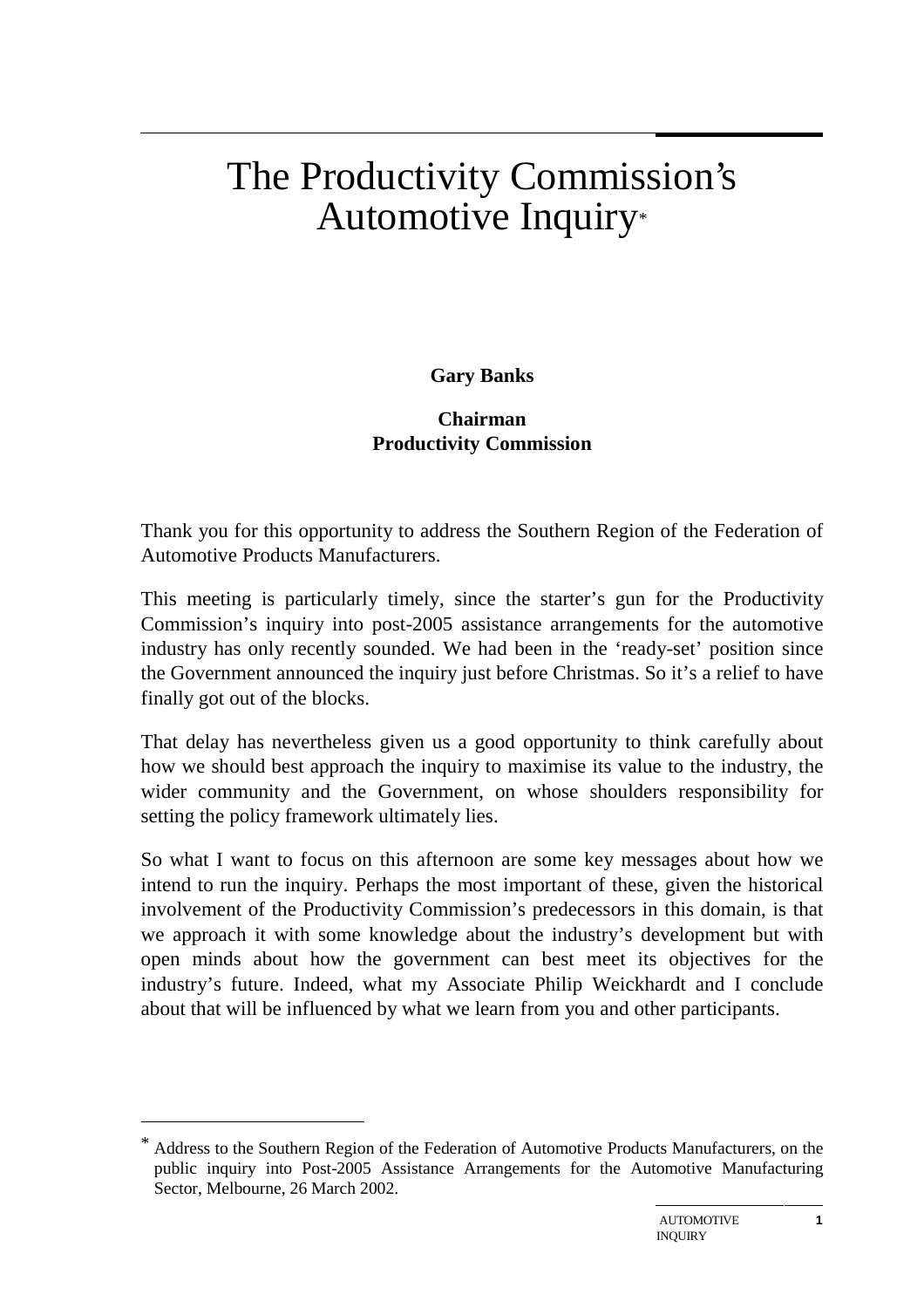So we welcome this opportunity to get some early feedback on key issues from an audience that probably encompasses the majority of Australia's automotive component makers.

I might note that while the inquiry is still only few days old, we have already had the opportunity for helpful discussions with FAPM and the FCAI in Canberra, as well as BTR in Albury Wodonga (where we toured the plant). Today we met with GMH, PBR, the Tooling Industry Forum of Australia and the Automotive Training Authority. Tomorrow our list of visits includes Air International and Robert Bosch.

# **The significance of the inquiry**

That the automotive industry is an important part of Australia's manufacturing sector needs little elaboration in this forum:

- The industry accounts for about 6 per cent of total manufacturing activity and employment. Sales by the components sector alone exceed \$6 billion a year, providing employment for more than 25 000 people. The industry's significance to the South Australian and Victorian economies is even greater. In the former, for example, the industry accounts for 14 per cent of value added by the manufacturing sector and more than 16 per cent of its output.
- Over the last six or seven years, the industry's exports have nearly trebled, to more than \$4.5 billion a year. Exports of components are rapidly approaching \$2 billion a year. The industry is now a larger exporter than some of our traditional primary export industries.
- Beyond these direct outputs, the industry is also an important customer for other manufacturing activities, including steel, rubber and plastics.

To sustain the automotive industry's place in the Australian economy, continuing investment by producers is crucial. Confidence about future policy settings impacting on the industry is necessary to facilitate such investment, particularly given the long lead times that are typically involved.

More broadly, the significance of the industry means that the post-2005 assistance arrangements are likely to have ramifications for the wider economy. And, in addition to these economy-wide effects, international considerations will inevitably be a factor in the future policy calculus. For instance, Australia is a signatory to the APEC agreement committing its developed country members to move to 'free and open' trade by 2010.

The terms of reference for the inquiry require the Commission to take into account "the Government's desire for an internationally competitive and globally integrated

**<sup>2</sup>** AUTOMOTIVE **INQUIRY**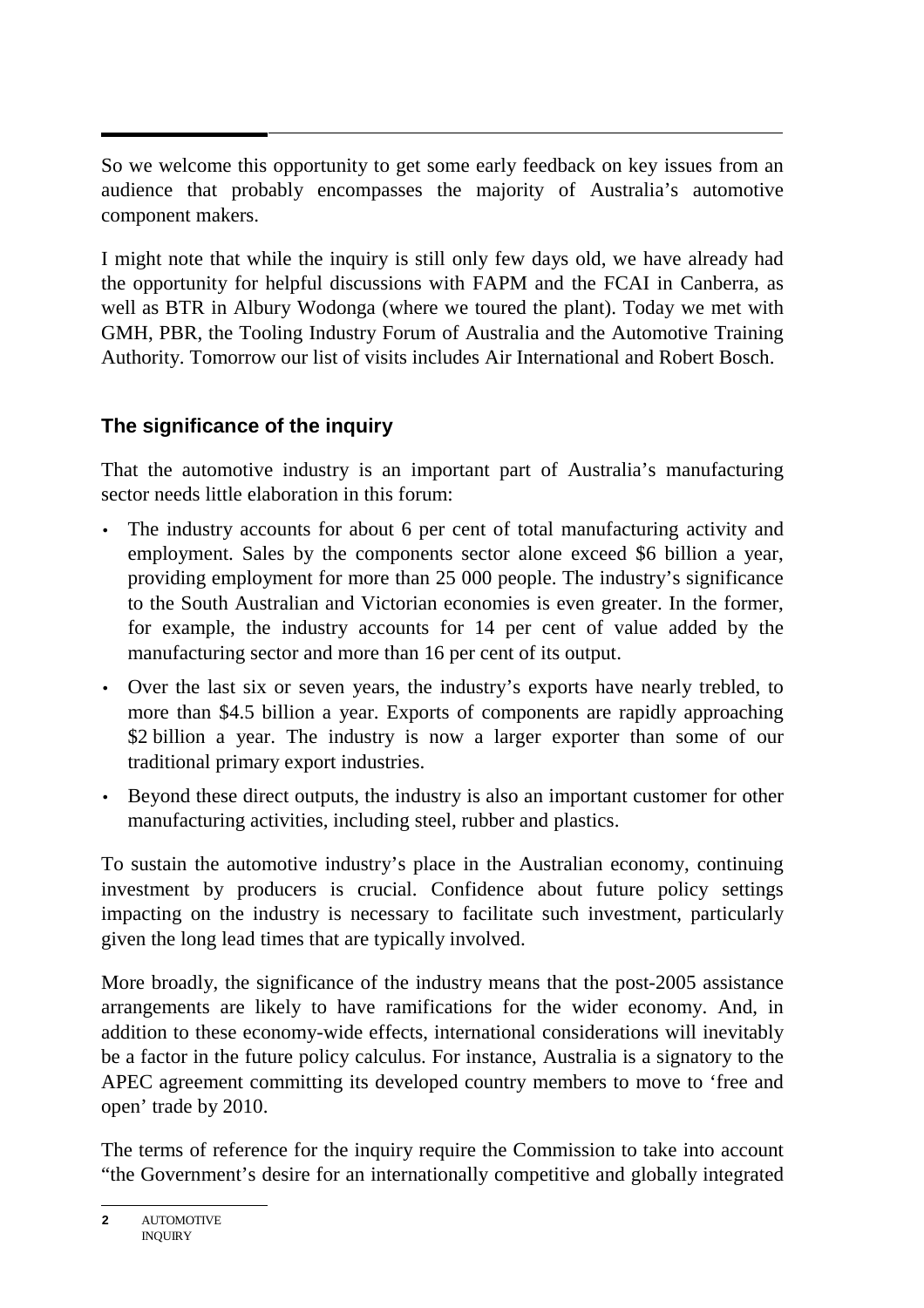automotive manufacturing sector and to improve the overall performance of the Australian economy". Among other matters, the Commission has been asked to:

- evaluate the outcomes of the Automotive Competitiveness and Investment Scheme and the reform of tariffs;
- assess the interdependence between vehicle assemblers and component producers;
- identify strengths, weaknesses and opportunities for the sector, including major impediments to its long term viability;
- examine the impacts of changes in road safety and environmental requirements; and
- report on progress in trade liberalisation in existing and prospective export markets.

The core task of the Commission's inquiry is to elicit information on the pros and cons of various options for post-2005 assistance arrangements for the automotive industry. Inevitably, no one option will emerge as clearly superior against all of the assessment benchmarks. Hence, in its advice to the Government, the Commission will explicitly discuss the constraints and trade-offs that different options involve.

## **The Commission's (and Commissioners') role**

At the end of the day, the provision of robust information on the tradeoffs in different policy choices is likely to be the Commission's most important contribution. At the same time, the Commission's advice is being sought because Governments value a truly independent assessment of what options best serve the interests of the community over the longer term. So we will certainly be seeking to provide clear guidance on that.

The Commission's independence from the policy arms of government and from specific industry stakeholders is critical to the integrity and credibility of its advice.

In the last few weeks, I have heard some political commentators suggest (possibly tongue-in-cheek) that the Commission was likely to be opposed to the appointment of any Associate Commissioner who "knew too much" about the automotive industry, given the experience of the last review by the Industry Commission. There may be others here who are wondering why someone with a strong background in the automotive industry has not been appointed to the inquiry.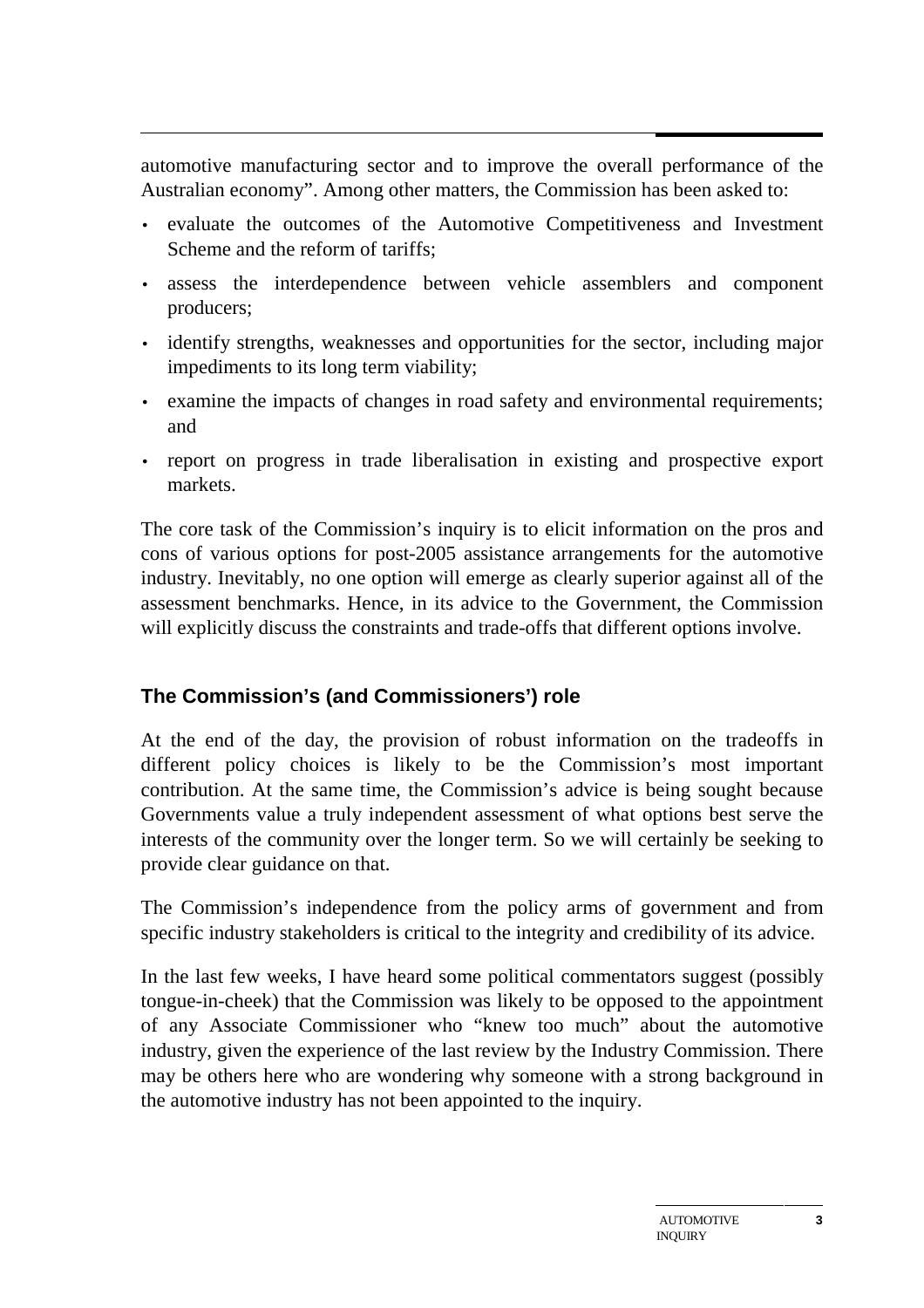The answer is straightforward. Good public policy about assistance to a particular industry needs to be made at arm's length from the industry. The principle that regulations should be reviewed at arm's length from both regulator and regulated, is a long standing one in public policy. And it has been endorsed by all Australian governments as part of the Competition Principles Agreement of 1995.

That is not to say that an industry under review should not have every opportunity to make its case; nor that the reviewers should not be expected to understand the industry's operations and market circumstances, as well as its point of view.

It is for these reasons that I have always strongly supported the important role in our processes of Associate Commissioners who can bring relevant skills and experience from outside the Commission. But it is also important that those desirable qualities are not accompanied by industry connections that could prejudice an Associate Commissioner's ability (or perceptions about his or her ability) to make an objective assessment.

In that light, I welcome the Government's appointment of Philip Weickhardt to this inquiry. He brings a much-needed business perspective, which will complement my own background in economic policy analysis. I say that in recognition that Philip's strong business credentials were largely formed in an industry that historically in Australia has not always been an advocate of unfettered international trade! Of course it should also be said that that industry, like other industries, had to adjust to a significant reduction in tariffs over the last 15 years, and did so successfully.

## **The Industry has come a long way**

In taking this fresh look at the automotive sector, Philip Weickhardt and I are acutely aware that the automotive industry itself has come a long way over the last 15 years. The 10 per cent tariff that has been legislated to apply in 2005 would have been unthinkable when the Button Car Plan was conceived in the mid-1980s. Australia has now moved from an era of made-to-measure assistance involving high tariffs, quantitative import restrictions and local content schemes, to a much more open regime designed to expose the industry to, rather than shield it from, international competitive pressures. To its credit, the industry has not only survived, but has transformed itself from an inward-looking industry to one that is competing successfully on the global stage.

While many factors will have contributed to the ongoing productivity and quality improvements that have supported this transformation, reductions in the very high levels of government support for the industry, and changes to the way in which that support has been provided, have clearly been important.

**<sup>4</sup>** AUTOMOTIVE INQUIRY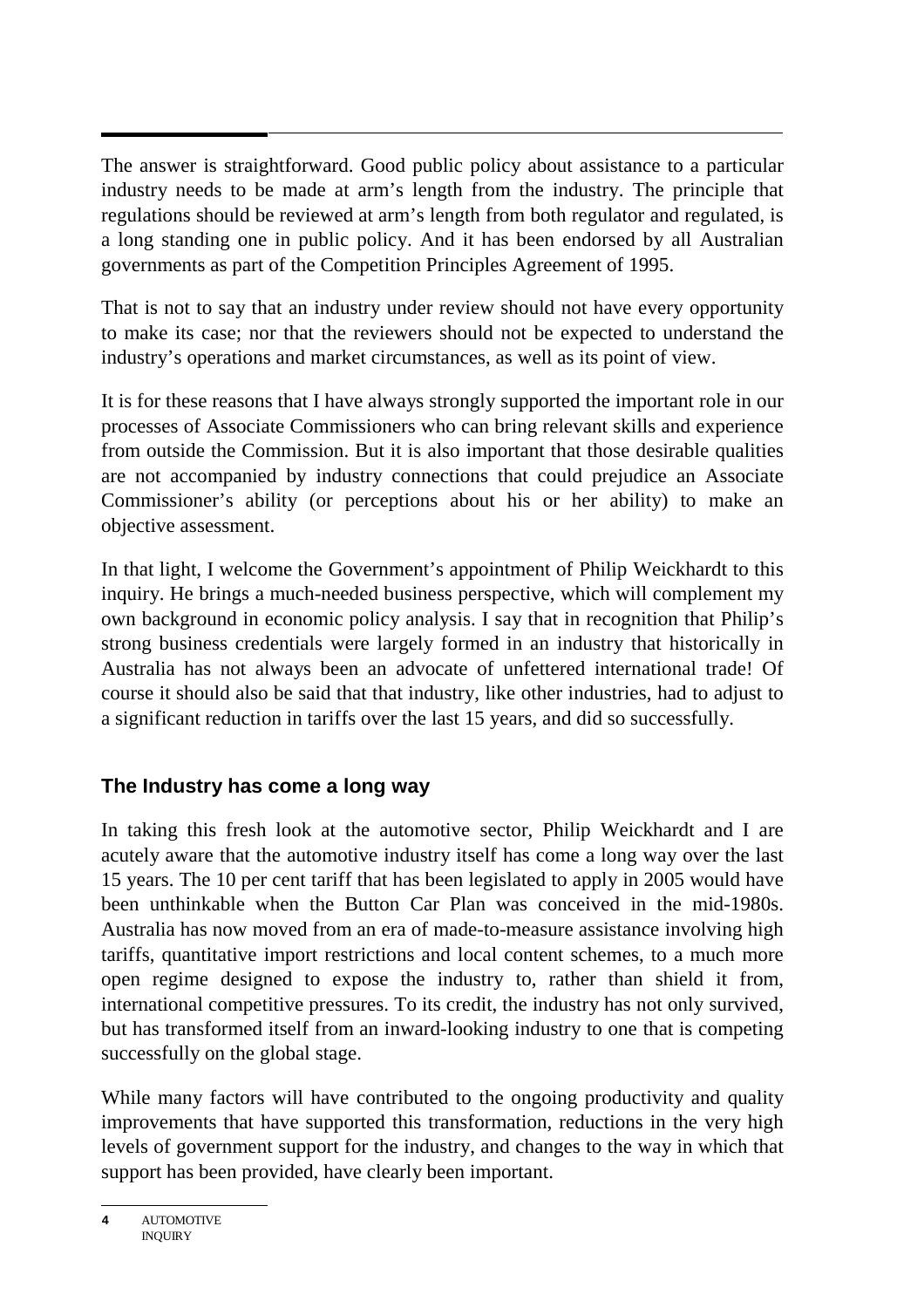# **The future policy environment**

However, that need not mean that the policy approach of the last 15 years should simply continue unaltered in the future. The issues surrounding the extent and form of any future assistance to the industry are now much more complex and subtle. While tariff assistance provided to Australia's automotive industry is still higher than that provided to all other manufacturing activities except textiles, clothing and footwear, the extent of the disparity is much lower than in the past. A number of participants argued at the 1997 inquiry that any improvements in efficiency across the wider economy from further proportionate assistance reductions would be smaller than when assistance disparities were higher. One implication is that the adjustment costs associated with further reductions in assistance may loom larger in the overall policy calculus.

Of course, domestic efficiency and adjustment issues are not the only games in town. There are also international dimensions to policy choices. The justifiable furore over the recent US decision on steel tariffs serves to highlight that decisions to provide special treatment for particular activities can have wider ramifications. Closer to home, the Automotive Competitiveness and Investment Scheme (ACIS) — which replaced the automatic by-law and export facilitation arrangements — is an illustration of how the current assistance arrangements have been shaped by international agreements to which Australia is a party, notably the WTO's Subsidies Code.

Reference to ACIS in turn serves to illustrate a more general point — namely that industry policy involves more than just tariffs. Unfortunately, this is easily lost in the heat of public debate.

Australian governments are sometimes berated for not *having* an industry policy. Such a view is generally predicated on misconceptions about what industry policy involves. Unless one still adheres to discredited notions of centralised planning, it must be recognised that government's industry policy role is really about creating an environment conducive to entrepreneurship, innovation and efficient investment and trade. The responsibility for specific decisions in these areas must rest with autonomous enterprises across an industry, sector or economy.

Two examples of this broad conception of industry policy that have already been raised in discussion with the industry include:

• industrial relations regulation, which is critical to achieving the enterprise flexibilities necessary to make best use of changing technology and for managing the risks of such process innovations as just-in-time delivery systems; and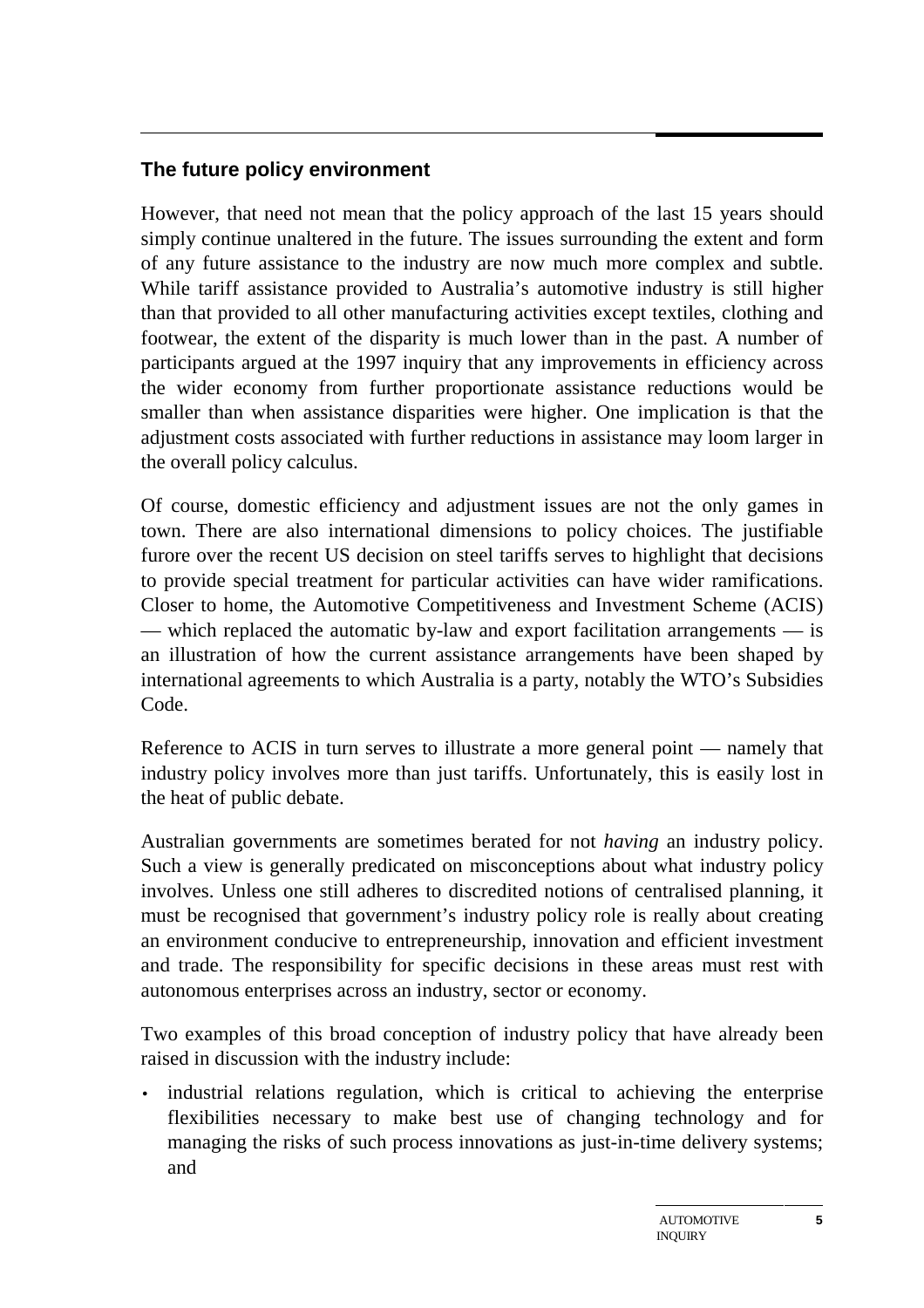• R&D policy, which should facilitate the technological innovation which automotive enterprises recognise is essential to their future competitiveness.

There have been significant developments in these and other areas since the industry was last reviewed. Indeed, the ACIS scheme, which commenced in 2001, is directly linked to R&D expenditure. It generally provides greater assistance than would otherwise be available through the 125% tax concession.

Again, Philip Weickhardt and I are keen to hear your views about these and other elements of the policy environment in which you operate.

## **A streamlined inquiry process**

Turning to the Commission's processes, as you are all aware, time is now very tight for an inquiry of this magnitude and importance. Moreover, while we have been given 6 months, we appreciate that with the slippage in commencement date an earlier report would be welcomed. Accordingly, we will be doing our best to provide our final report to the Government by the end of August. However, for this to happen, timely input from the industry is an imperative.

For our part, some modifications to the Commission's standard approach will be necessary to meet the compressed timetable. Nevertheless, there will still be ample opportunity for participants to contribute to the Commission's initial deliberations and to comment on its preliminary analysis and findings. These will be publicly released in the form of a 'Position Paper'. We ourselves will bear the main burden of the tight timeframe, by compressing the time allotted to finalising the report after the public hearings.

We have already released an initial inquiry circular which outlines a list of matters on which we are seeking information and comment. Recognising the familiarity of the major interest groups with both the inquiry process and key inquiry issues, we judged this to be a more timely way of proceeding than the traditional process of preparing a more extensive Issues Paper.

## **Some questions for participants**

The list of questions in the first circular is by no means exhaustive. It is more of a primer, and people are free to comment on any matter they consider pertinent to the inquiry. The issues on which we are seeking comment largely reflect the terms of reference and will not appear novel to this audience. Let me pluck out some examples to give you a flavour of what we are after:

**<sup>6</sup>** AUTOMOTIVE **INQUIRY**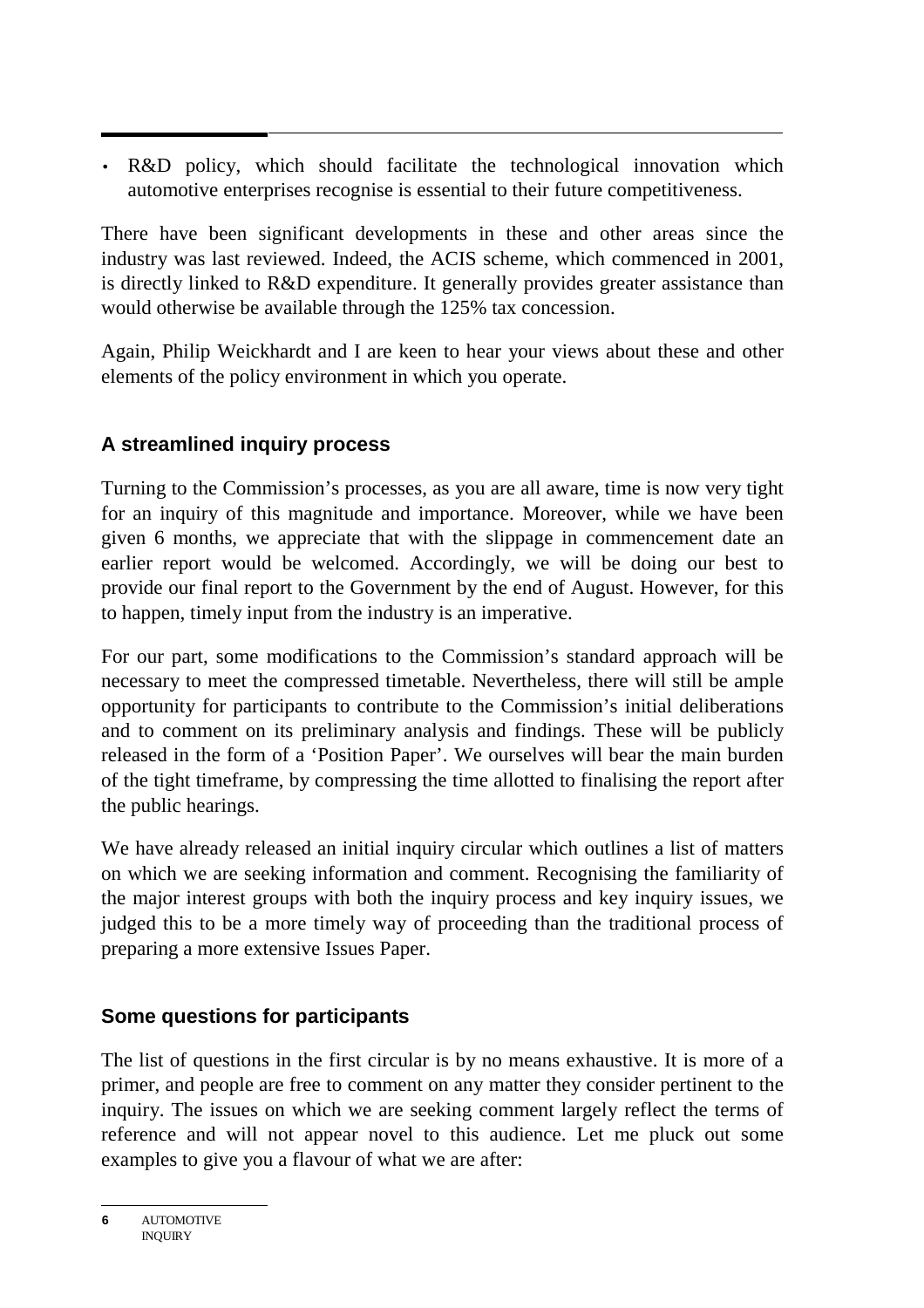- *What is Australia's role in a globalised automotive assembly and component manufacturing industry?*
- *What are the main factors likely to influence demand for motor vehicles in Australia over the next decade? How important are exchange rate movements to the future competitiveness of the industry?*
- *What are the emerging opportunities for the Australian automotive industry? Will these mainly arise in export markets or will the domestic market also provide new opportunities?*
- *Are there significant impediments to the long term viability of the automotive manufacturing sector? Is the relatively small scale of the local industry a significant problem?*
- *How important are fleet sales to the industry's future?*
- *Are firms encountering significant trade barriers in further developing export markets? How significant are head office policies in constraining export opportunities?*
- *How have the Australian components, tooling and service sectors performed relative to overseas competitors?*
- *How has the industry adjusted to the tariff reductions from 30 per cent to 15 per cent since 1994?*
- *Is the automotive manufacturing sector now at a stage where it could operate with comparable levels of support to other industries? If not, what benefits are provided by the industry to the economy that would justify differential treatment?*
- *Would there be likely to be significant adjustment costs from further assistance reductions? Which Australian regions are particularly vulnerable to changes in the composition and size of the automotive sector?*

Importantly, we always treat submissions as public documents and place them on our website. This means that people have the opportunity to see what others are putting to us and to comment on each others' views. However, we appreciate that some information supporting particular arguments may be commercially sensitive. We will therefore accept such information on a confidential basis. The first circular outlines specifically how we go about this.

Suffice to say that whatever people may want to put in initial submissions to us, we need to receive them by *Friday May 10* if we are to give those submissions full consideration in formulating the Position Paper.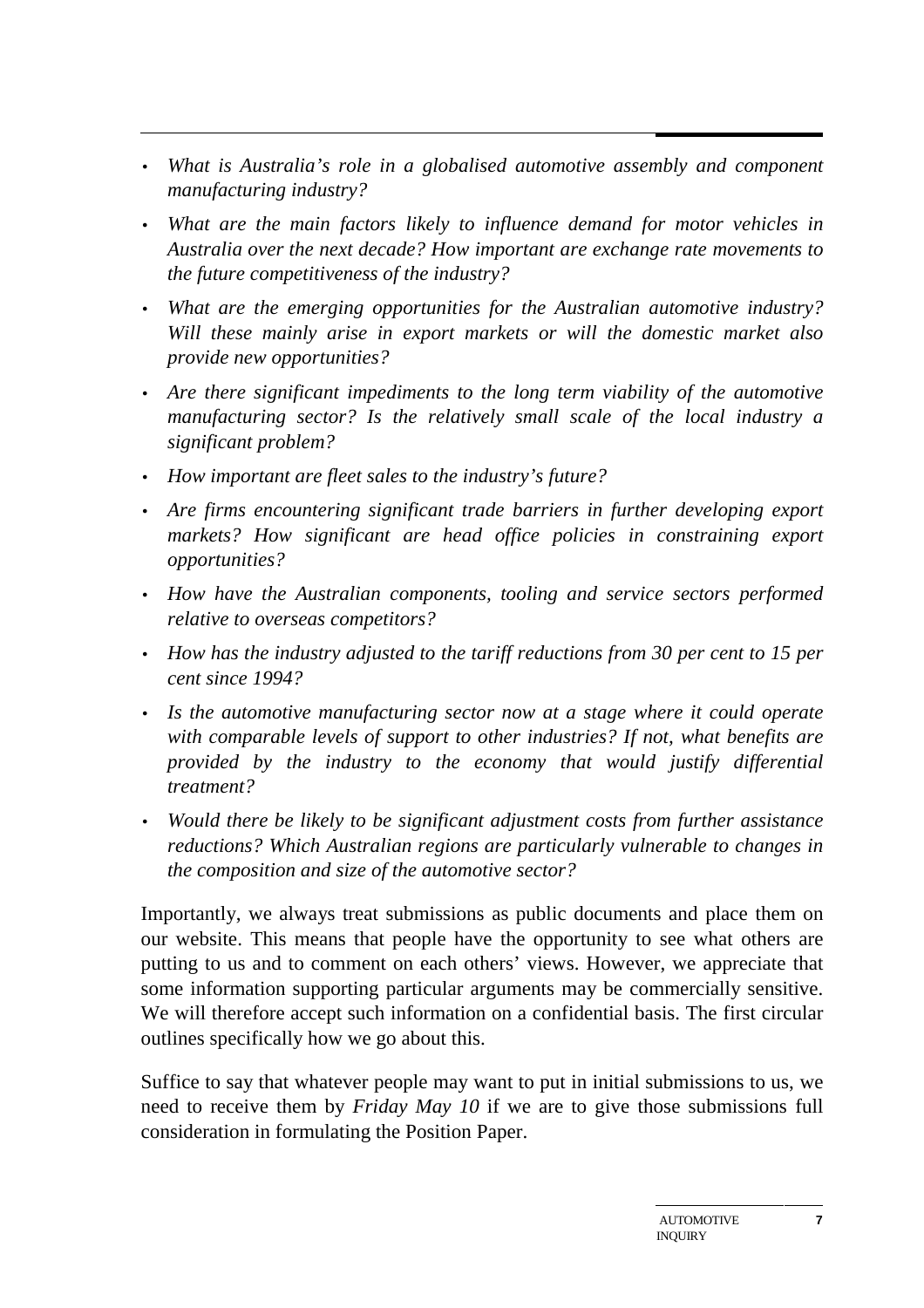#### **Public consultation**

Prior to receiving submissions, we will continue to hold informal discussions with a broad cross section of interests in the inquiry – suppliers, users and regulators. Given that time constraints will prevent us holding public hearings prior to the release of the Position Paper, these discussions — and the input in initial submissions — will be particularly important to us.

Of course, we won't have time to visit everyone who may want to talk to us. We will also need to get the right balance between discussions on inquiry issues and inspection of production facilities, recognising that some of the latter will be essential in helping us understand how the industry has changed and what steps it has taken to improve its productivity and competitiveness.

Our intention is to release the Position Paper for public comment towards the end of June. We will be holding public hearings a month later — in Adelaide and Melbourne and possibly in other locations if there is sufficient demand. To supplement presentations at the public hearings there will be the opportunity to make further written submissions. However, these will have to be in soon after the hearings, given our intention to report to the Government by the end of August.

Finally, before giving you the opportunity to ask questions, there are a couple of other procedural matters on which I would like to comment.

## **The parallel Automotive Council process**

In addition to the Commission's inquiry, the Government has established a new Automotive Council to report on issues concurrently with the inquiry. It comprises the Ministers for Industry and for Trade, and the CEOs of the main producers and importers and their peak organisations. The Council supersedes the Automotive Trade Council which had previously advised the Government on matters affecting trade for the industry.

While the two processes are quite separate, some cooperation is obviously desirable to minimise duplication of effort and impositions on industry participants. In this regard, the early indications are very positive. I was given the opportunity to address the inaugural meeting of the new Council in February. I have also offered to provide a further briefing on the findings in the Commission's Position Paper. At an administrative level, the Commission will be providing the Council secretariat with copies of submissions received and itineraries for industry visits and discussions.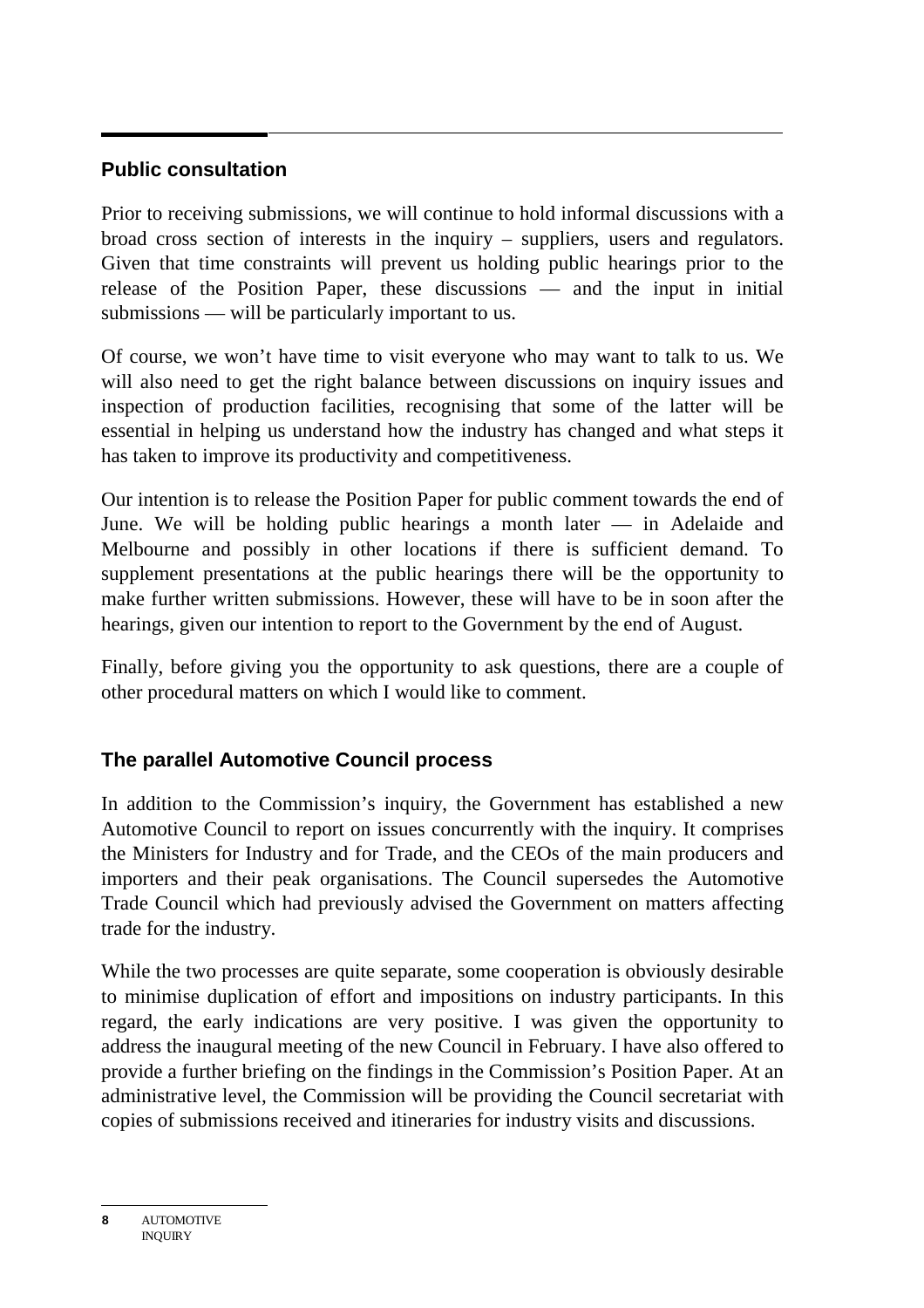We hope that there will also be scope for the Council to share with the Commission some of the messages emerging from its own deliberations, or any work that it commissions.

#### **Getting the most out of modelling**

The second procedural matter I want to raise concerns the processes associated with any economic modelling conducted for the inquiry.

Economic modellers and models tend to cop plenty of flak — some of it probably deserved. While modelling can provide useful insights about how the impacts of policy changes in one area can flow through to other firms and industries, it is easy to lose sight of the limitations of modelling approaches. In particular, the results generated by economic models can be highly sensitive to the assumptions and abstractions that must be made to reduce the complexity of a modern economy to manageable analytical dimensions. Data limitations are a further constraint. Moreover, where individual parties rely on different models:

- there can be debate on the technical intricacies of those 'competing' models; and
- even if the assumptions and workings of each model are transparent, if different scenarios are being analysed, it can be difficult to ascertain commonalities and underlying differences in projected outcomes.

It would be fair to say that economic modelling in the last inquiry was sometimes used in such as way as to *confuse* rather than clarify the tradeoffs in different policy choices. That did not help the Government and it did not do justice to the considerable efforts of the people involved. We therefore want to avoid any repetition of that in the present inquiry.

To this end, the Commission intends to draw on all modelling inputs – those commissioned or conducted by us and those prepared by participants. We will facilitate that by devising some base-case scenarios of future assistance arrangements and making those publicly available in the next week or so. We will also be organising a workshop in mid to late May to allow technical experts to swap notes before the Position Paper is finalised. In that way, the Commission can take an arms length view of the merits of the different modelling exercises and draw on them as appropriate in the paper.

#### **Looking ahead**

In conclusion, Philip and I and our staff look forward to a very challenging 5 months ahead. We encourage you to participate in this public inquiry to the